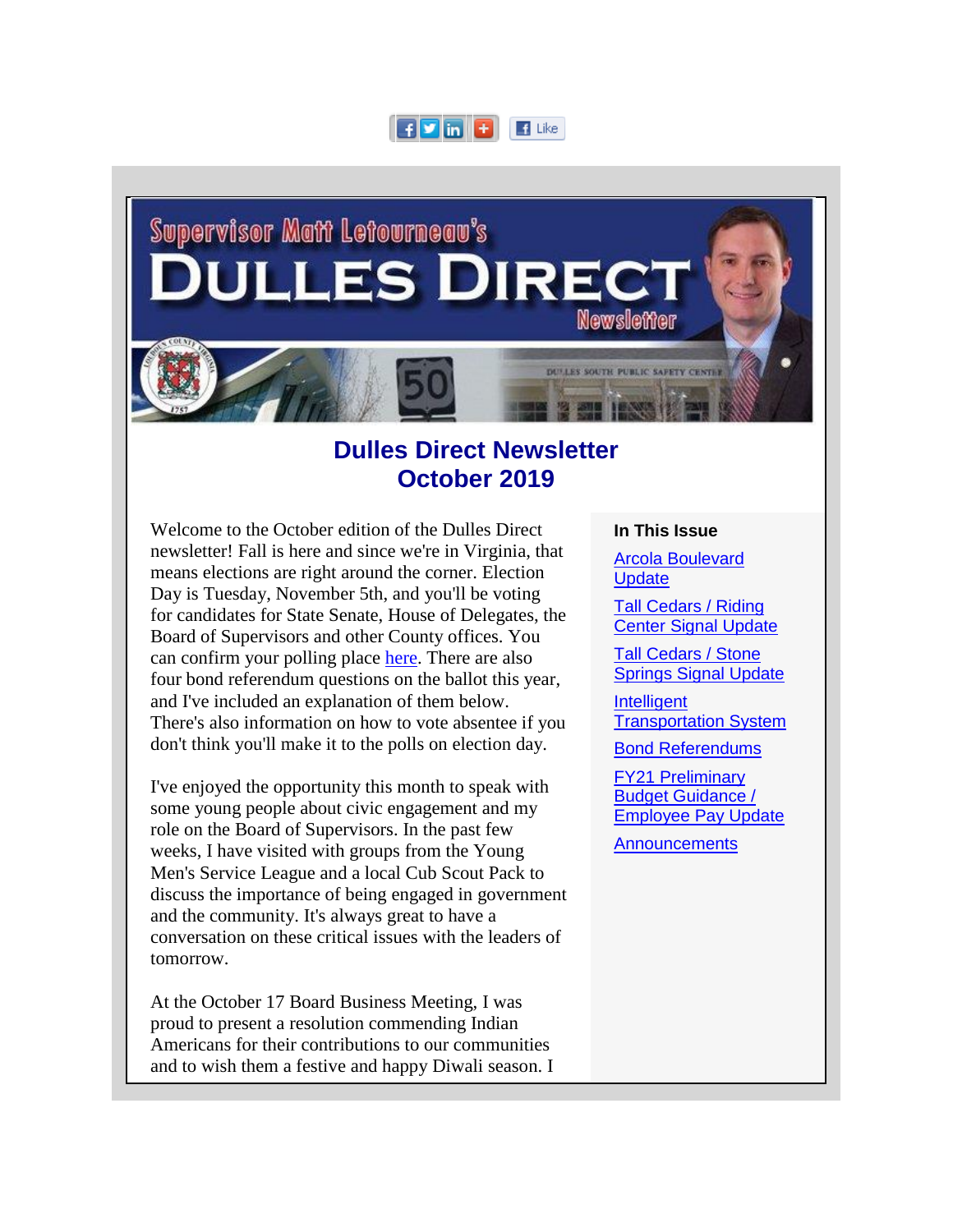first introduced this resolution 8 years ago and have done so ever since in recognition of the large Indian American population we have here in southern Loudoun County. I was also honored to attend BAPS and the Vedic Temple this past weekend to take part in their celebrations.







**Matthew F. Letourneau** Dulles District Supervisor Loudoun County Board of Supervisors

Chairman [Finance, Government](https://urldefense.proofpoint.com/v2/url?u=http-3A__r20.rs6.net_tn.jsp-3Ff-3D001trdTeXi3tgNCEuMJXY4KHBFckoY9gUv63X7w7Vkbly-5F7APYrNbuD4bD9Icfht-2DEChaNs2e7UpUJ7WZz-5FnVT4r0gHJNKhE-2DvhsWuhj0G6gRdIbRCUpaZefW-5FAwtee84TiagdCMWlMhUQVlTJNDkoEpoc8bxzlIoF6Q9sO54N21Dq8IFMQ0IFkNZI0zSMAz-5FtjdNqUCK-2DKptI-3D-26c-3DtGC5TTzuqQFudppf2t2OLECIc6Wvq5bawsLCzvQQ7yVOVWg6V-2DAanw-3D-3D-26ch-3D9y8yTR1aaR6HNA3G9vz3UVTTEOqOTu4o3ydItxUGfP4u73D27IXfDA-3D-3D&d=DwMFaQ&c=S4vs0LCp2JGKvqxyKfsbIA&r=fIsmPW5fF9TWnvy18GZCPI1vof9Xco1xiSHMKnqDKZw&m=8d6nZeP6MUZzBgb8F89twFpjdKGhcp28j0ubW9mW0AM&s=5kAxpV_35gWSyzEjB3KUr9clj6KiMoldOA-ZLu-pxbk&e=)  **Operations and Economic** [Development Committee](https://urldefense.proofpoint.com/v2/url?u=http-3A__r20.rs6.net_tn.jsp-3Ff-3D001trdTeXi3tgNCEuMJXY4KHBFckoY9gUv63X7w7Vkbly-5F7APYrNbuD4bD9Icfht-2DEChaNs2e7UpUJ7WZz-5FnVT4r0gHJNKhE-2DvhsWuhj0G6gRdIbRCUpaZefW-5FAwtee84TiagdCMWlMhUQVlTJNDkoEpoc8bxzlIoF6Q9sO54N21Dq8IFMQ0IFkNZI0zSMAz-5FtjdNqUCK-2DKptI-3D-26c-3DtGC5TTzuqQFudppf2t2OLECIc6Wvq5bawsLCzvQQ7yVOVWg6V-2DAanw-3D-3D-26ch-3D9y8yTR1aaR6HNA3G9vz3UVTTEOqOTu4o3ydItxUGfP4u73D27IXfDA-3D-3D&d=DwMFaQ&c=S4vs0LCp2JGKvqxyKfsbIA&r=fIsmPW5fF9TWnvy18GZCPI1vof9Xco1xiSHMKnqDKZw&m=8d6nZeP6MUZzBgb8F89twFpjdKGhcp28j0ubW9mW0AM&s=5kAxpV_35gWSyzEjB3KUr9clj6KiMoldOA-ZLu-pxbk&e=)

> Chairman [Northern Virginia](https://urldefense.proofpoint.com/v2/url?u=http-3A__r20.rs6.net_tn.jsp-3Ff-3D001trdTeXi3tgNCEuMJXY4KHBFckoY9gUv63X7w7Vkbly-5F7APYrNbuD4bD9Icfht-2DEC1WSm0QhucJQiAamFuZiAQnm3ZcdqMsMPXJR1QPH-2DzWUWJxK2LM2VcDH3XL7AcrS5diI7eFWk3nRgp312Zz-2DXbmPWrFGpwUvQlh4WqLnNc-2DZIhI2sDnauXg-3D-3D-26c-3DtGC5TTzuqQFudppf2t2OLECIc6Wvq5bawsLCzvQQ7yVOVWg6V-2DAanw-3D-3D-26ch-3D9y8yTR1aaR6HNA3G9vz3UVTTEOqOTu4o3ydItxUGfP4u73D27IXfDA-3D-3D&d=DwMFaQ&c=S4vs0LCp2JGKvqxyKfsbIA&r=fIsmPW5fF9TWnvy18GZCPI1vof9Xco1xiSHMKnqDKZw&m=8d6nZeP6MUZzBgb8F89twFpjdKGhcp28j0ubW9mW0AM&s=Ls2HBn21HTnZXKicl_Q1PYI4rx9Fx-0bzs59idfB4JE&e=)  **Transportation [Commission](https://urldefense.proofpoint.com/v2/url?u=http-3A__r20.rs6.net_tn.jsp-3Ff-3D001trdTeXi3tgNCEuMJXY4KHBFckoY9gUv63X7w7Vkbly-5F7APYrNbuD4bD9Icfht-2DEC1WSm0QhucJQiAamFuZiAQnm3ZcdqMsMPXJR1QPH-2DzWUWJxK2LM2VcDH3XL7AcrS5diI7eFWk3nRgp312Zz-2DXbmPWrFGpwUvQlh4WqLnNc-2DZIhI2sDnauXg-3D-3D-26c-3DtGC5TTzuqQFudppf2t2OLECIc6Wvq5bawsLCzvQQ7yVOVWg6V-2DAanw-3D-3D-26ch-3D9y8yTR1aaR6HNA3G9vz3UVTTEOqOTu4o3ydItxUGfP4u73D27IXfDA-3D-3D&d=DwMFaQ&c=S4vs0LCp2JGKvqxyKfsbIA&r=fIsmPW5fF9TWnvy18GZCPI1vof9Xco1xiSHMKnqDKZw&m=8d6nZeP6MUZzBgb8F89twFpjdKGhcp28j0ubW9mW0AM&s=Ls2HBn21HTnZXKicl_Q1PYI4rx9Fx-0bzs59idfB4JE&e=)**

Alternate Director [Washington Metropolitan](https://urldefense.proofpoint.com/v2/url?u=http-3A__r20.rs6.net_tn.jsp-3Ff-3D001trdTeXi3tgNCEuMJXY4KHBFckoY9gUv63X7w7Vkbly-5F7APYrNbuD4X1M2pmci06OCzWsCD89ORrhja9t7zKgoM5WaSafRqDCasjpArwgSZibtByzFsLcn8MW7TAlW5ngZ-2DQGSOTdB1SkOEXt1qw-5FZBjbJ7tKgbVXoitmmfhcdps-3D-26c-3DtGC5TTzuqQFudppf2t2OLECIc6Wvq5bawsLCzvQQ7yVOVWg6V-2DAanw-3D-3D-26ch-3D9y8yTR1aaR6HNA3G9vz3UVTTEOqOTu4o3ydItxUGfP4u73D27IXfDA-3D-3D&d=DwMFaQ&c=S4vs0LCp2JGKvqxyKfsbIA&r=fIsmPW5fF9TWnvy18GZCPI1vof9Xco1xiSHMKnqDKZw&m=8d6nZeP6MUZzBgb8F89twFpjdKGhcp28j0ubW9mW0AM&s=2YPjq5FnXW1UtaLhusWI6sAenWoR60blNfp8xx9DBvM&e=)  **Area Transit Authority** [Board of Directors](https://urldefense.proofpoint.com/v2/url?u=http-3A__r20.rs6.net_tn.jsp-3Ff-3D001trdTeXi3tgNCEuMJXY4KHBFckoY9gUv63X7w7Vkbly-5F7APYrNbuD4X1M2pmci06OCzWsCD89ORrhja9t7zKgoM5WaSafRqDCasjpArwgSZibtByzFsLcn8MW7TAlW5ngZ-2DQGSOTdB1SkOEXt1qw-5FZBjbJ7tKgbVXoitmmfhcdps-3D-26c-3DtGC5TTzuqQFudppf2t2OLECIc6Wvq5bawsLCzvQQ7yVOVWg6V-2DAanw-3D-3D-26ch-3D9y8yTR1aaR6HNA3G9vz3UVTTEOqOTu4o3ydItxUGfP4u73D27IXfDA-3D-3D&d=DwMFaQ&c=S4vs0LCp2JGKvqxyKfsbIA&r=fIsmPW5fF9TWnvy18GZCPI1vof9Xco1xiSHMKnqDKZw&m=8d6nZeP6MUZzBgb8F89twFpjdKGhcp28j0ubW9mW0AM&s=2YPjq5FnXW1UtaLhusWI6sAenWoR60blNfp8xx9DBvM&e=)

Member [Metropolitan Washington](https://urldefense.proofpoint.com/v2/url?u=http-3A__r20.rs6.net_tn.jsp-3Ff-3D001trdTeXi3tgNCEuMJXY4KHBFckoY9gUv63X7w7Vkbly-5F7APYrNbuD4bD9Icfht-2DECApoq00LUTXcYM6VgY6zNYp2pvLSvfcEsgzVNzSmHoJ35zhW7EHSfGOJIdjJt0B4gM4I-5F-5F0yy-2DeYxMYKfkgD-2DyIns9M7quX-5F6kMwQ-2DLMXLYk-3D-26c-3DtGC5TTzuqQFudppf2t2OLECIc6Wvq5bawsLCzvQQ7yVOVWg6V-2DAanw-3D-3D-26ch-3D9y8yTR1aaR6HNA3G9vz3UVTTEOqOTu4o3ydItxUGfP4u73D27IXfDA-3D-3D&d=DwMFaQ&c=S4vs0LCp2JGKvqxyKfsbIA&r=fIsmPW5fF9TWnvy18GZCPI1vof9Xco1xiSHMKnqDKZw&m=8d6nZeP6MUZzBgb8F89twFpjdKGhcp28j0ubW9mW0AM&s=e4GSkhIVbx5LmpQvZYNTI2GP8EtReoyN4k8FMMuwZx4&e=)  [Council of Governments](https://urldefense.proofpoint.com/v2/url?u=http-3A__r20.rs6.net_tn.jsp-3Ff-3D001trdTeXi3tgNCEuMJXY4KHBFckoY9gUv63X7w7Vkbly-5F7APYrNbuD4bD9Icfht-2DECApoq00LUTXcYM6VgY6zNYp2pvLSvfcEsgzVNzSmHoJ35zhW7EHSfGOJIdjJt0B4gM4I-5F-5F0yy-2DeYxMYKfkgD-2DyIns9M7quX-5F6kMwQ-2DLMXLYk-3D-26c-3DtGC5TTzuqQFudppf2t2OLECIc6Wvq5bawsLCzvQQ7yVOVWg6V-2DAanw-3D-3D-26ch-3D9y8yTR1aaR6HNA3G9vz3UVTTEOqOTu4o3ydItxUGfP4u73D27IXfDA-3D-3D&d=DwMFaQ&c=S4vs0LCp2JGKvqxyKfsbIA&r=fIsmPW5fF9TWnvy18GZCPI1vof9Xco1xiSHMKnqDKZw&m=8d6nZeP6MUZzBgb8F89twFpjdKGhcp28j0ubW9mW0AM&s=e4GSkhIVbx5LmpQvZYNTI2GP8EtReoyN4k8FMMuwZx4&e=)  [Board of Directors](https://urldefense.proofpoint.com/v2/url?u=http-3A__r20.rs6.net_tn.jsp-3Ff-3D001trdTeXi3tgNCEuMJXY4KHBFckoY9gUv63X7w7Vkbly-5F7APYrNbuD4bD9Icfht-2DECApoq00LUTXcYM6VgY6zNYp2pvLSvfcEsgzVNzSmHoJ35zhW7EHSfGOJIdjJt0B4gM4I-5F-5F0yy-2DeYxMYKfkgD-2DyIns9M7quX-5F6kMwQ-2DLMXLYk-3D-26c-3DtGC5TTzuqQFudppf2t2OLECIc6Wvq5bawsLCzvQQ7yVOVWg6V-2DAanw-3D-3D-26ch-3D9y8yTR1aaR6HNA3G9vz3UVTTEOqOTu4o3ydItxUGfP4u73D27IXfDA-3D-3D&d=DwMFaQ&c=S4vs0LCp2JGKvqxyKfsbIA&r=fIsmPW5fF9TWnvy18GZCPI1vof9Xco1xiSHMKnqDKZw&m=8d6nZeP6MUZzBgb8F89twFpjdKGhcp28j0ubW9mW0AM&s=e4GSkhIVbx5LmpQvZYNTI2GP8EtReoyN4k8FMMuwZx4&e=)

Member [Rt. 28 Transportation](https://urldefense.proofpoint.com/v2/url?u=http-3A__r20.rs6.net_tn.jsp-3Ff-3D001trdTeXi3tgNCEuMJXY4KHBFckoY9gUv63X7w7Vkbly-5F7APYrNbuD4bD9Icfht-2DECjEq2zpax8JdmBjlqiYdI64yu-2DqbYEYThtYuwqXKe4IkJS-5FHP7b9llra9RAQ7u5zrcSQLFvG6rFnWwhHWHbPzXUM8K5ugDLiHKTetJ6RC-2D5jWHkXqvG-2DMH4K-5Fa9US7lv8pQHGuh7CJdc-3D-26c-3DtGC5TTzuqQFudppf2t2OLECIc6Wvq5bawsLCzvQQ7yVOVWg6V-2DAanw-3D-3D-26ch-3D9y8yTR1aaR6HNA3G9vz3UVTTEOqOTu4o3ydItxUGfP4u73D27IXfDA-3D-3D&d=DwMFaQ&c=S4vs0LCp2JGKvqxyKfsbIA&r=fIsmPW5fF9TWnvy18GZCPI1vof9Xco1xiSHMKnqDKZw&m=8d6nZeP6MUZzBgb8F89twFpjdKGhcp28j0ubW9mW0AM&s=y6VdK1VwyE7zfXmTibMqSRLV2iq31j0rlC06lWlAyos&e=)  **Improvement District [Commission](https://urldefense.proofpoint.com/v2/url?u=http-3A__r20.rs6.net_tn.jsp-3Ff-3D001trdTeXi3tgNCEuMJXY4KHBFckoY9gUv63X7w7Vkbly-5F7APYrNbuD4bD9Icfht-2DECjEq2zpax8JdmBjlqiYdI64yu-2DqbYEYThtYuwqXKe4IkJS-5FHP7b9llra9RAQ7u5zrcSQLFvG6rFnWwhHWHbPzXUM8K5ugDLiHKTetJ6RC-2D5jWHkXqvG-2DMH4K-5Fa9US7lv8pQHGuh7CJdc-3D-26c-3DtGC5TTzuqQFudppf2t2OLECIc6Wvq5bawsLCzvQQ7yVOVWg6V-2DAanw-3D-3D-26ch-3D9y8yTR1aaR6HNA3G9vz3UVTTEOqOTu4o3ydItxUGfP4u73D27IXfDA-3D-3D&d=DwMFaQ&c=S4vs0LCp2JGKvqxyKfsbIA&r=fIsmPW5fF9TWnvy18GZCPI1vof9Xco1xiSHMKnqDKZw&m=8d6nZeP6MUZzBgb8F89twFpjdKGhcp28j0ubW9mW0AM&s=y6VdK1VwyE7zfXmTibMqSRLV2iq31j0rlC06lWlAyos&e=)** 

Member [Region Forward Coalition](https://urldefense.proofpoint.com/v2/url?u=http-3A__r20.rs6.net_tn.jsp-3Ff-3D001trdTeXi3tgNCEuMJXY4KHBFckoY9gUv63X7w7Vkbly-5F7APYrNbuD4WIY154ygThkMhyOkrjEDIWG-2DK5S-5Fbipx7KNJGdI9uE8DjrKyQVxqQimSwhodh30kkXOZzHEice1ABE465IUk8z618RFXrgtIwg-2DeDmL-5F-2D-5Fln7jTZ8pOpmOkBrZjTf-5F3eQi0OJsmwBazw8EH6cBYYRY-2DWq2MqocDZrTr1IHZ8ZZP-26c-3DtGC5TTzuqQFudppf2t2OLECIc6Wvq5bawsLCzvQQ7yVOVWg6V-2DAanw-3D-3D-26ch-3D9y8yTR1aaR6HNA3G9vz3UVTTEOqOTu4o3ydItxUGfP4u73D27IXfDA-3D-3D&d=DwMFaQ&c=S4vs0LCp2JGKvqxyKfsbIA&r=fIsmPW5fF9TWnvy18GZCPI1vof9Xco1xiSHMKnqDKZw&m=8d6nZeP6MUZzBgb8F89twFpjdKGhcp28j0ubW9mW0AM&s=OjxsohjrZRG_EwIXEnt-1voBGlx8ogi4at6qYMDD-98&e=)

**Contact Me**

**Mailing Address:**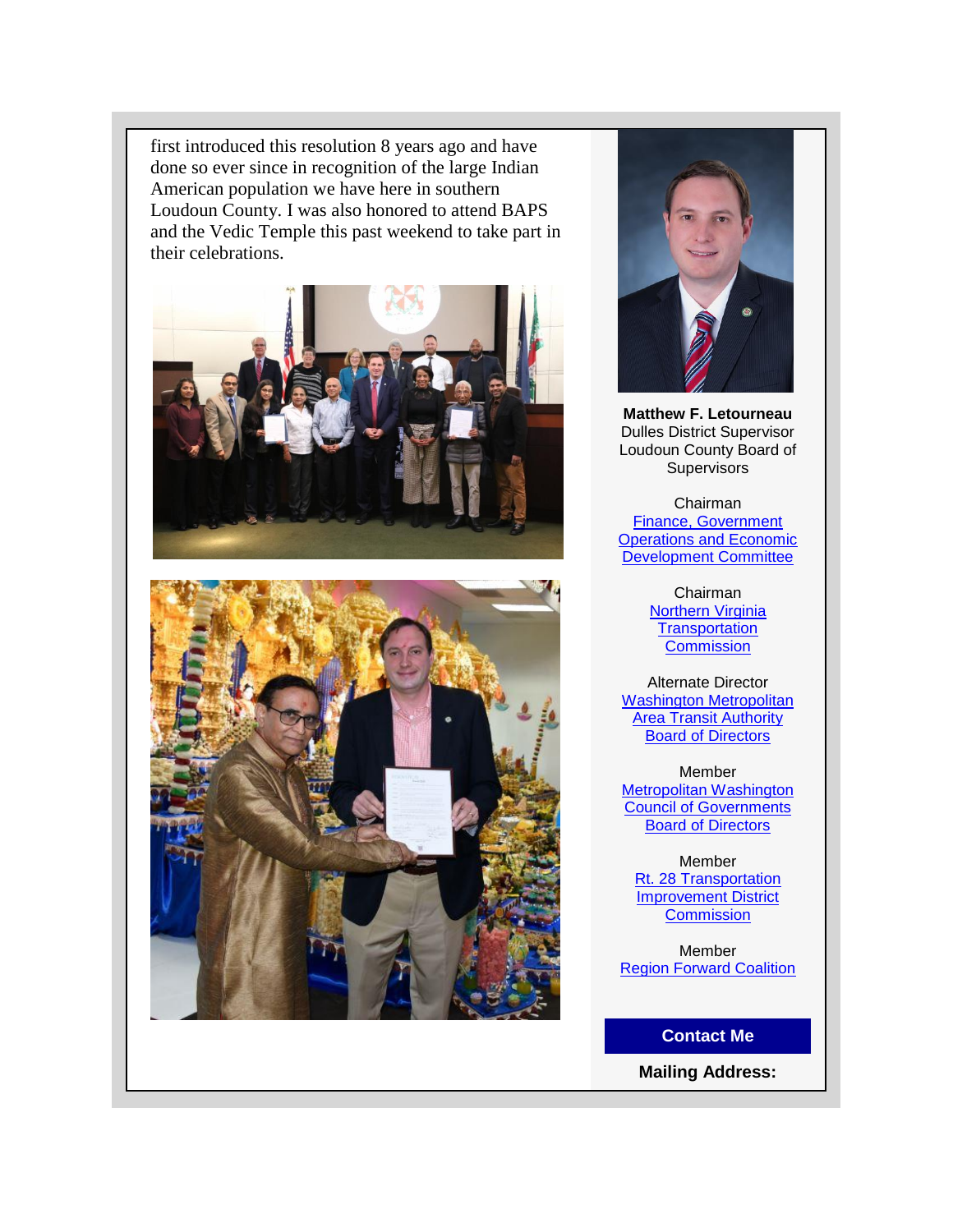Little River Elementary School in South Riding recently celebrated their 20th anniversary. I presented the Little River community with a Board of Supervisors Resolution recognizing this important milestone and LRES' status as the first elementary school in the Dulles area. Little River has played an important function not just during the school day, but as a community gathering place. Just in my time on the Board, I remember holding important public meetings about power lines and the Braddock-Pleasant Valley roundabout in the Little River gym. My oldest son played his first rec league basketball game there as well, and one of the original teachers, Paul Pack, is now the principal at Liberty Elementary and was recognized as the Washington Post Principal of the Year. In the 20 years since its opening, the school has served over 10,000 families and over 16,000 students. It is great to see our schools thriving and maintaining high standards of academic excellence. Congratulations Little River!

1 Harrison Street, S.E., 5th Floor P.O. Box 7000 Leesburg, VA 20177-7000

**E-Mail:** [matt.letourneau@loudoun.gov](mailto:matt.letourneau@loudoun.gov)

> **Office Phone:** (703) 771-5069

**Legislative Aide:** [Tom Parker](mailto:tom.parker@loudoun.gov)

> **Staff Aide:** [Jared Midwood](mailto:jared.midwood@loudoun.gov)

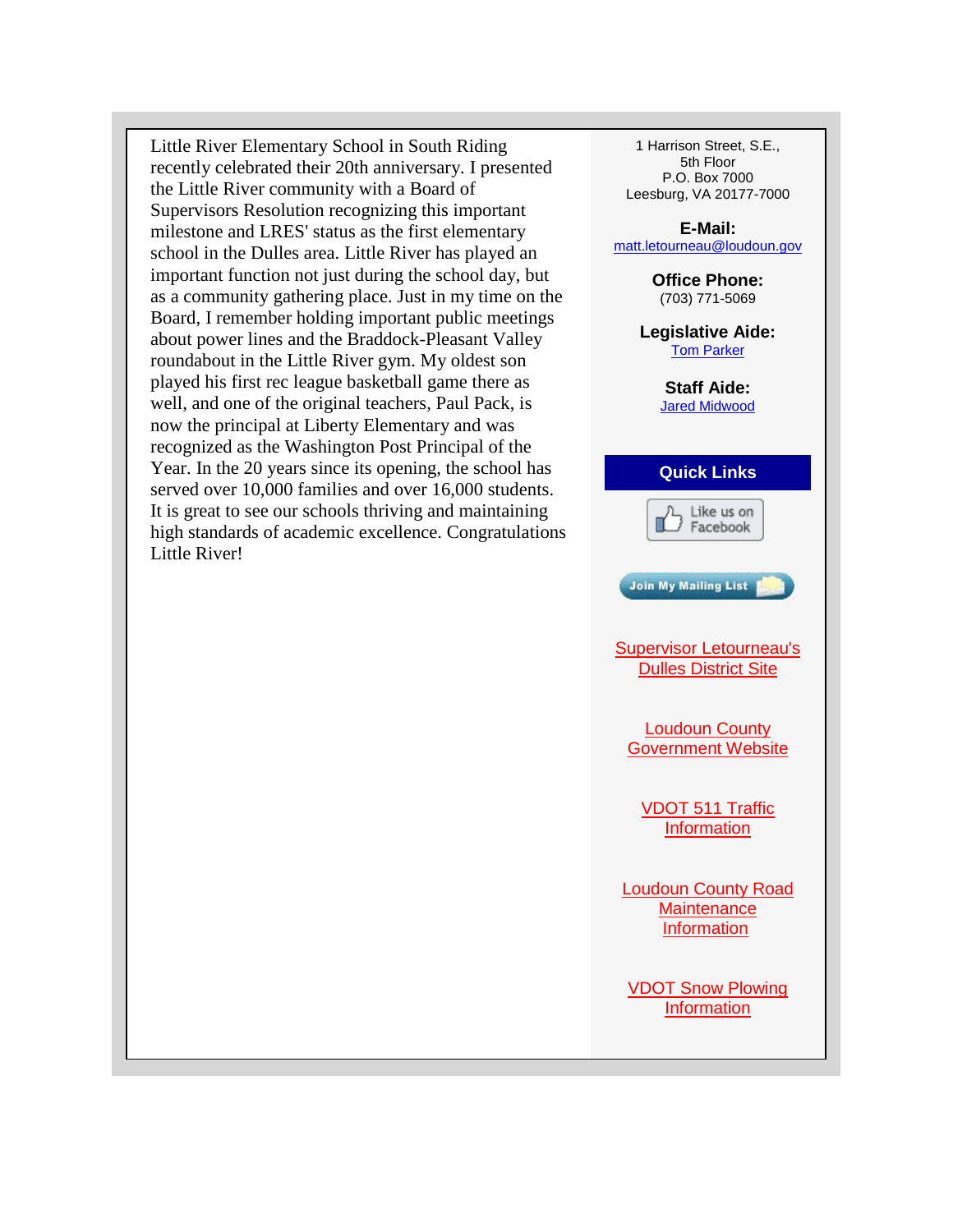

I enjoyed speaking to the Dulles Rotary Club this month. I was able to share many transportation updates that the Board has been working on and an update on our plans for Metro area development. Patrons at the breakfast were especially interested to hear about my plans for the Route 50 Northern Collector Road and Shellhorn, which will serve as a major alternative to the Dulles Greenway.

## **Loudoun County Traffic** [Incident Map](https://urldefense.proofpoint.com/v2/url?u=http-3A__r20.rs6.net_tn.jsp-3Ff-3D001trdTeXi3tgNCEuMJXY4KHBFckoY9gUv63X7w7Vkbly-5F7APYrNbuD4a24uwWWsHrpJdWW9hTzlAyx3fF-2D6X-5Foa6pGNGRZoNUK653IVonDKwNB5IEiQJZaPBn7IwUQUJFgVbuZ1NAki2vpBTjMnNLLuwidU61pc6ZQnPUEYw9tjKE-2DoeTNlZ0JPg-3D-3D-26c-3DtGC5TTzuqQFudppf2t2OLECIc6Wvq5bawsLCzvQQ7yVOVWg6V-2DAanw-3D-3D-26ch-3D9y8yTR1aaR6HNA3G9vz3UVTTEOqOTu4o3ydItxUGfP4u73D27IXfDA-3D-3D&d=DwMFaQ&c=S4vs0LCp2JGKvqxyKfsbIA&r=fIsmPW5fF9TWnvy18GZCPI1vof9Xco1xiSHMKnqDKZw&m=8d6nZeP6MUZzBgb8F89twFpjdKGhcp28j0ubW9mW0AM&s=Yryx4acvLxOWVWaHhICih4i8Y6eJ7s0g1OHQ1NDYSDk&e=)

[Sign Up for Alert](https://urldefense.proofpoint.com/v2/url?u=http-3A__r20.rs6.net_tn.jsp-3Ff-3D001trdTeXi3tgNCEuMJXY4KHBFckoY9gUv63X7w7Vkbly-5F7APYrNbuD4a24uwWWsHrpDk1tbZglGVkO7VwKqCHvaLNcDa07udSaxIx-5FlOlARJZ9q1G5YJOjk6HH0hZ-5F983oeZ-5FX2P1xDxyCr3Is3mXw-2DnES65b2G7v8ybEzUtvoD4jMDfvHub9DqQ-3D-3D-26c-3DtGC5TTzuqQFudppf2t2OLECIc6Wvq5bawsLCzvQQ7yVOVWg6V-2DAanw-3D-3D-26ch-3D9y8yTR1aaR6HNA3G9vz3UVTTEOqOTu4o3ydItxUGfP4u73D27IXfDA-3D-3D&d=DwMFaQ&c=S4vs0LCp2JGKvqxyKfsbIA&r=fIsmPW5fF9TWnvy18GZCPI1vof9Xco1xiSHMKnqDKZw&m=8d6nZeP6MUZzBgb8F89twFpjdKGhcp28j0ubW9mW0AM&s=DPLL3Mk2C4kI7M9UZ6kl1O80_lugrh6gu7HLabn04rI&e=)  **[Loudoun](https://urldefense.proofpoint.com/v2/url?u=http-3A__r20.rs6.net_tn.jsp-3Ff-3D001trdTeXi3tgNCEuMJXY4KHBFckoY9gUv63X7w7Vkbly-5F7APYrNbuD4a24uwWWsHrpDk1tbZglGVkO7VwKqCHvaLNcDa07udSaxIx-5FlOlARJZ9q1G5YJOjk6HH0hZ-5F983oeZ-5FX2P1xDxyCr3Is3mXw-2DnES65b2G7v8ybEzUtvoD4jMDfvHub9DqQ-3D-3D-26c-3DtGC5TTzuqQFudppf2t2OLECIc6Wvq5bawsLCzvQQ7yVOVWg6V-2DAanw-3D-3D-26ch-3D9y8yTR1aaR6HNA3G9vz3UVTTEOqOTu4o3ydItxUGfP4u73D27IXfDA-3D-3D&d=DwMFaQ&c=S4vs0LCp2JGKvqxyKfsbIA&r=fIsmPW5fF9TWnvy18GZCPI1vof9Xco1xiSHMKnqDKZw&m=8d6nZeP6MUZzBgb8F89twFpjdKGhcp28j0ubW9mW0AM&s=DPLL3Mk2C4kI7M9UZ6kl1O80_lugrh6gu7HLabn04rI&e=)** 

[Loudoun Express](https://urldefense.proofpoint.com/v2/url?u=http-3A__r20.rs6.net_tn.jsp-3Ff-3D001trdTeXi3tgNCEuMJXY4KHBFckoY9gUv63X7w7Vkbly-5F7APYrNbuD4a24uwWWsHrpmguASGYeHpNpd7CSXEROzrUs1fjt1kkkAxBNLAP3lgaNfJdOeQOEQV-2DjxXZ0iwrHd-5FPI7HZelzaLpbEJxOEol0-5FNLUN7Km3-5FcEdUnHO3f-2DjCZcutUA-2DKO8wVZglU4xaJp2XTK0yGc8o-3D-26c-3DtGC5TTzuqQFudppf2t2OLECIc6Wvq5bawsLCzvQQ7yVOVWg6V-2DAanw-3D-3D-26ch-3D9y8yTR1aaR6HNA3G9vz3UVTTEOqOTu4o3ydItxUGfP4u73D27IXfDA-3D-3D&d=DwMFaQ&c=S4vs0LCp2JGKvqxyKfsbIA&r=fIsmPW5fF9TWnvy18GZCPI1vof9Xco1xiSHMKnqDKZw&m=8d6nZeP6MUZzBgb8F89twFpjdKGhcp28j0ubW9mW0AM&s=QglSvEggoMFHPBWTCbYKDft4KbXzVJT_myDhW6vyJMw&e=)  [Request \(LEx\)](https://urldefense.proofpoint.com/v2/url?u=http-3A__r20.rs6.net_tn.jsp-3Ff-3D001trdTeXi3tgNCEuMJXY4KHBFckoY9gUv63X7w7Vkbly-5F7APYrNbuD4a24uwWWsHrpmguASGYeHpNpd7CSXEROzrUs1fjt1kkkAxBNLAP3lgaNfJdOeQOEQV-2DjxXZ0iwrHd-5FPI7HZelzaLpbEJxOEol0-5FNLUN7Km3-5FcEdUnHO3f-2DjCZcutUA-2DKO8wVZglU4xaJp2XTK0yGc8o-3D-26c-3DtGC5TTzuqQFudppf2t2OLECIc6Wvq5bawsLCzvQQ7yVOVWg6V-2DAanw-3D-3D-26ch-3D9y8yTR1aaR6HNA3G9vz3UVTTEOqOTu4o3ydItxUGfP4u73D27IXfDA-3D-3D&d=DwMFaQ&c=S4vs0LCp2JGKvqxyKfsbIA&r=fIsmPW5fF9TWnvy18GZCPI1vof9Xco1xiSHMKnqDKZw&m=8d6nZeP6MUZzBgb8F89twFpjdKGhcp28j0ubW9mW0AM&s=QglSvEggoMFHPBWTCbYKDft4KbXzVJT_myDhW6vyJMw&e=) Citizen Request System

> [Loudoun County](https://urldefense.proofpoint.com/v2/url?u=http-3A__r20.rs6.net_tn.jsp-3Ff-3D001trdTeXi3tgNCEuMJXY4KHBFckoY9gUv63X7w7Vkbly-5F7APYrNbuD4a24uwWWsHrpRfBL6SYRazpFf-2Dy0H21-5FwwV3F547NeAEgtEDq5dLQQwBQY7ZUpOEi2m-2Do8gbK33z44bOCG-2DO4eiM1tM-2DogWy6s4NneCvzTQNFP8JXbSZg3PiXODDSS6tHRr3Oj82fmGO-26c-3DtGC5TTzuqQFudppf2t2OLECIc6Wvq5bawsLCzvQQ7yVOVWg6V-2DAanw-3D-3D-26ch-3D9y8yTR1aaR6HNA3G9vz3UVTTEOqOTu4o3ydItxUGfP4u73D27IXfDA-3D-3D&d=DwMFaQ&c=S4vs0LCp2JGKvqxyKfsbIA&r=fIsmPW5fF9TWnvy18GZCPI1vof9Xco1xiSHMKnqDKZw&m=8d6nZeP6MUZzBgb8F89twFpjdKGhcp28j0ubW9mW0AM&s=ldrCaJBfsF10NHpmW5rZKp-O5ib9pGV3r3eyQJKhdyA&e=)  **Government** Master Calendar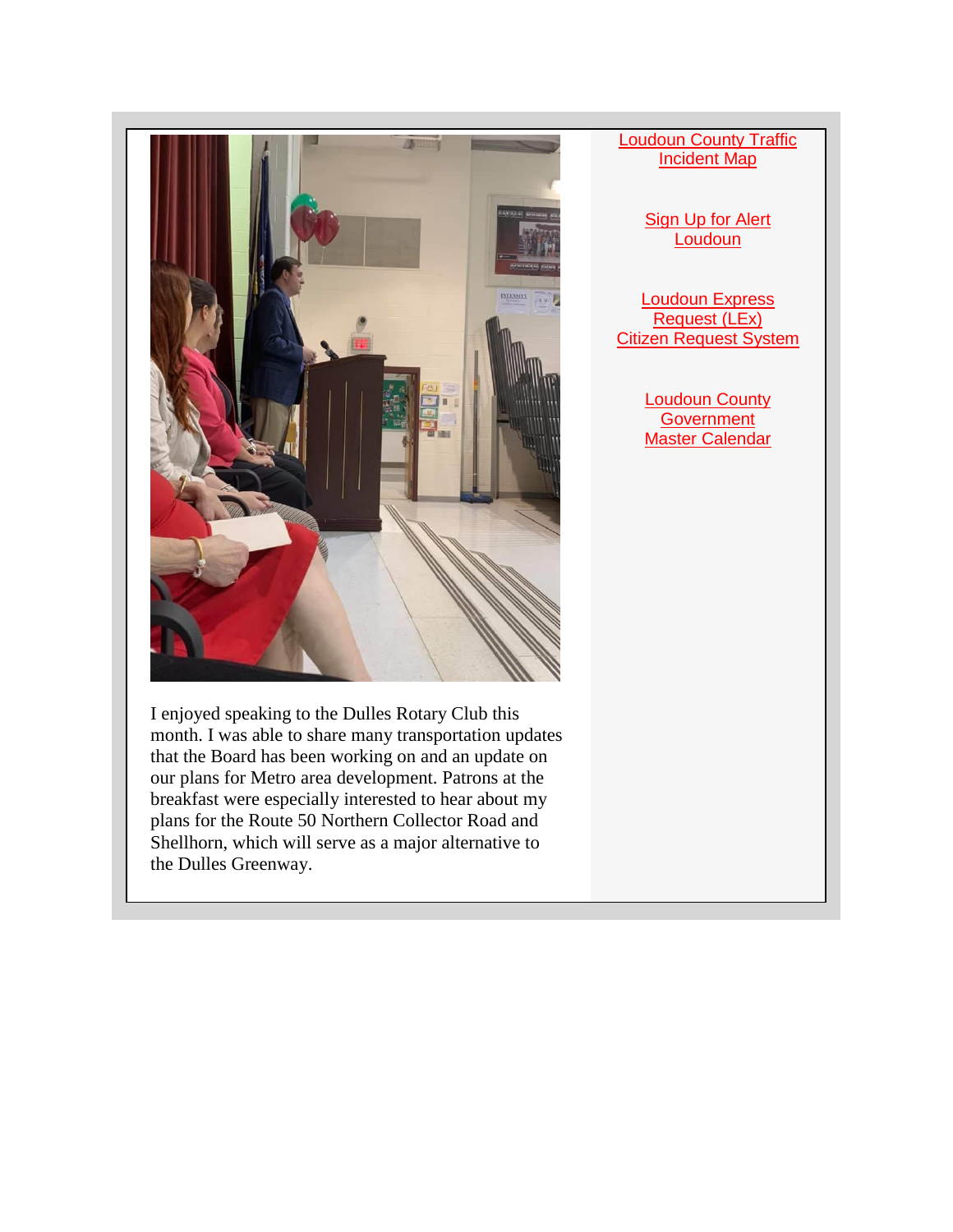<span id="page-4-0"></span>

Finally, I attended the South Riding Business Expo and the Dulles Farms Fall Festival. I always enjoy visiting with residents in a more casual setting, and both HOAs do a great job bringing the community together.

## **DULLES UPDATES**

## **Arcola Boulevard Update**

If you use Gum Spring Road to access Route 50, you have likely noticed that the relocated gas station recently opened on the north side of the intersection. The station was moved through a proffer with Van Metre to make room for the future Arcola Boulevard.

Arcola Boulevard is planned as a four lane roadway to connect from Route 50 across Evergreen Mills Road to the existing intersection of Loudoun County Parkway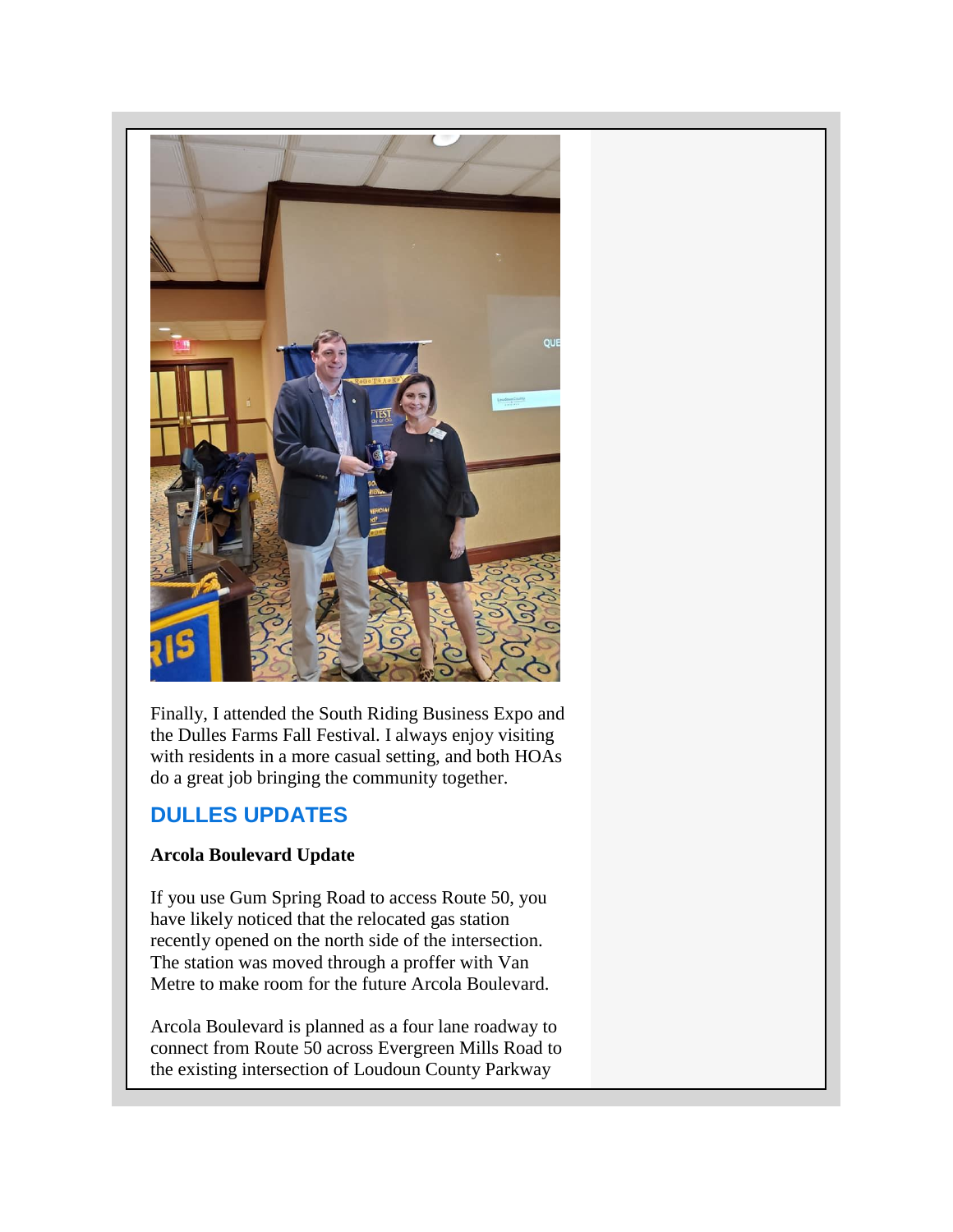

and 606. This is being constructed in phases and is proffered by the developer of Arcola Center.

Construction has already begun on the portion between Route 50 and Evergreen Mills Road. The site work is visible from the Evergreen Mills Road side. Closer to Route 50, the process of turning the land over to the County for construction is underway. Arcola Center has told us that they expect to have this portion completed by mid-2021. Running on the same timeline is the completion of the Dulles West Boulevard connection to Arcola Boulevard.

The portion of Arcola Boulevard between Evergreen Mills Road and the Loudoun County Parkway/Route 606 intersection is not expected to be triggered until later in the Arcola Center development timeline. The County is currently pursuing an agreement with the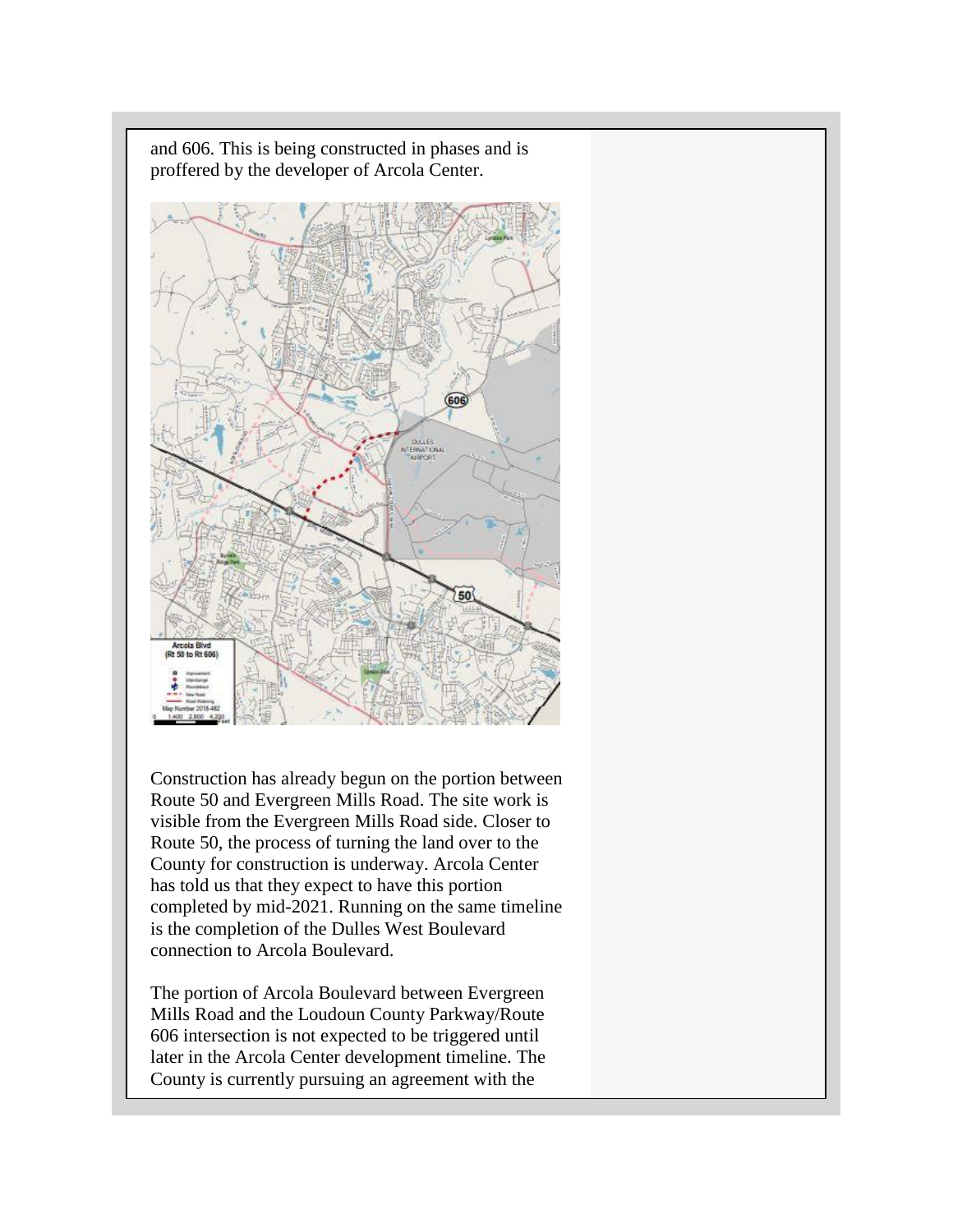<span id="page-6-0"></span>developer to see if we can construct it in advance while crews are already mobilized. I don't have an exact date on the timeline for that portion yet and discussions with Arcola Center are still ongoing, but I will update you after an agreement has been reached.

#### **Tall Cedars / Riding Center Signal Update**

As you know by now, the signal at Riding Center Drive and Tall Cedars Parkway is finally fully operational! As always, we will be monitoring the intersection changes for safety and smoothness of operation. I want to address why it took so long for the final stages to be completed, and some of the outstanding work that will be done in the future.

You may have noticed that the project seemed to stall out for a couple weeks mid-October. This delay was due to the uneven pavement grooves caused by removing existing striping and new restriping work resulting in the need for milling and paving at the entire intersection. Milling and paving is almost always done prior to signal operation, but the timelines I received from VDOT and Toll Brothers under that scenario were not optimal to say the least. Fortunately, I was able to work with the Loudoun VDOT liaison to adjust the project schedule and move forward with operating the signal with the existing pavement configuration.

Going forward, the pavement will have some grooves in it until it is repaved - likely in mid-November. I have a feeling that people will find this a small price to pay for having a working signal at the intersection. I appreciate Toll Brothers' willingness to work with us here since they will essentially have to restripe twice and it will cost them more money in the end.

As always, please exercise caution when driving through the Tall Cedars / Riding Center area - it will take some time for people to get used to the new signal. Thanks for your patience during this long and difficult process. On the bright side, the County has made some progress with VDOT about changes to policies and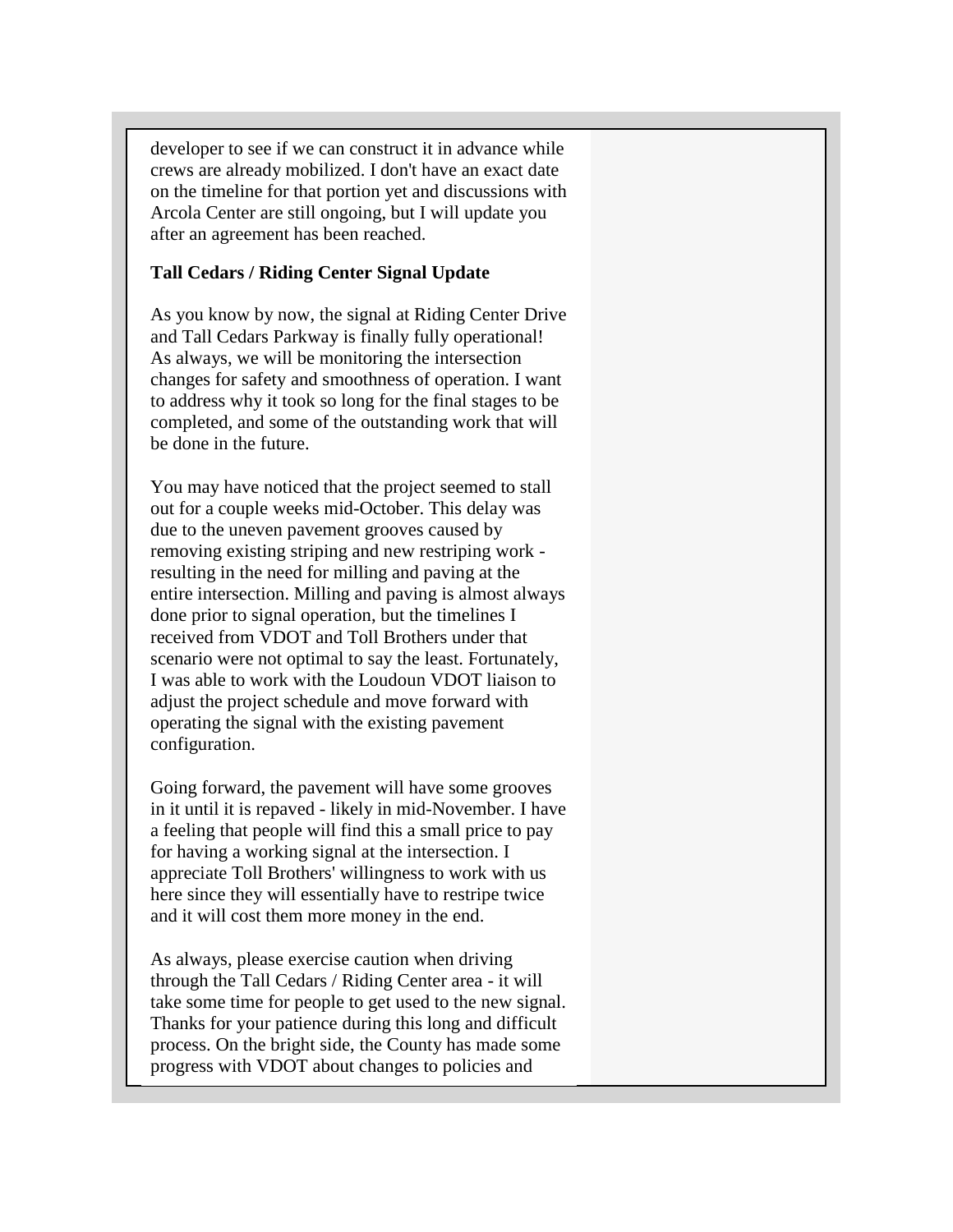<span id="page-7-0"></span>procedures for future traffic signals. It will be too late to help us with active projects, but given Loudoun's growth, we will be dealing with these kinds of issues for a long time. Hopefully I will be able to share more specifics in the future.

#### **Tall Cedars / Stone Springs Signal Update**

I also want to provide an update on this much needed intersection improvement. As you may have noticed, VDOT has installed interim flashing beacons to serve as an extra awareness tool to drivers that may not notice the signs at certain times of day (especially at night). Foundation design of the signal is still underway. There are some adjustments being made to account for rock and the water main proximity on one of the intersection's corners. The next major milestone is advertisement for bidding on signal construction, which is expected to be posted November 15. I'm still hoping to have the signal fully operational by next summer if not sooner.

#### **Intelligent Transportation System**

At our October 2 Business Meeting, the Board approved \$1.05 million for the implementation of an "Intelligent Transportation System" for Route 50 and a section of Loudoun County Parkway. ITS is a display and information system intended to allow for better traffic management. The County is purchasing the ITS system that was used on I-66 prior to tolling. ITS involves display boards with information for drivers, as well as cameras and sensors in the system that allow for monitoring traffic and making adjustments from VDOT. ITS is one of those interim improvements that will be helpful as we work on the larger goal - building the Route 50 Northern Collector Road bypass. ITS will allow real time data to flow to VDOT, who can in turn make changes at signalized intersections and respond quicker to crashes. It'll also allow for more efficient integration with programs like Waze. I'll keep you up to speed when VDOT decides where it will be putting the signs. This project will be the first of its kind on a non-interstate highway, which speaks to the significance of Route 50 and the challenges we are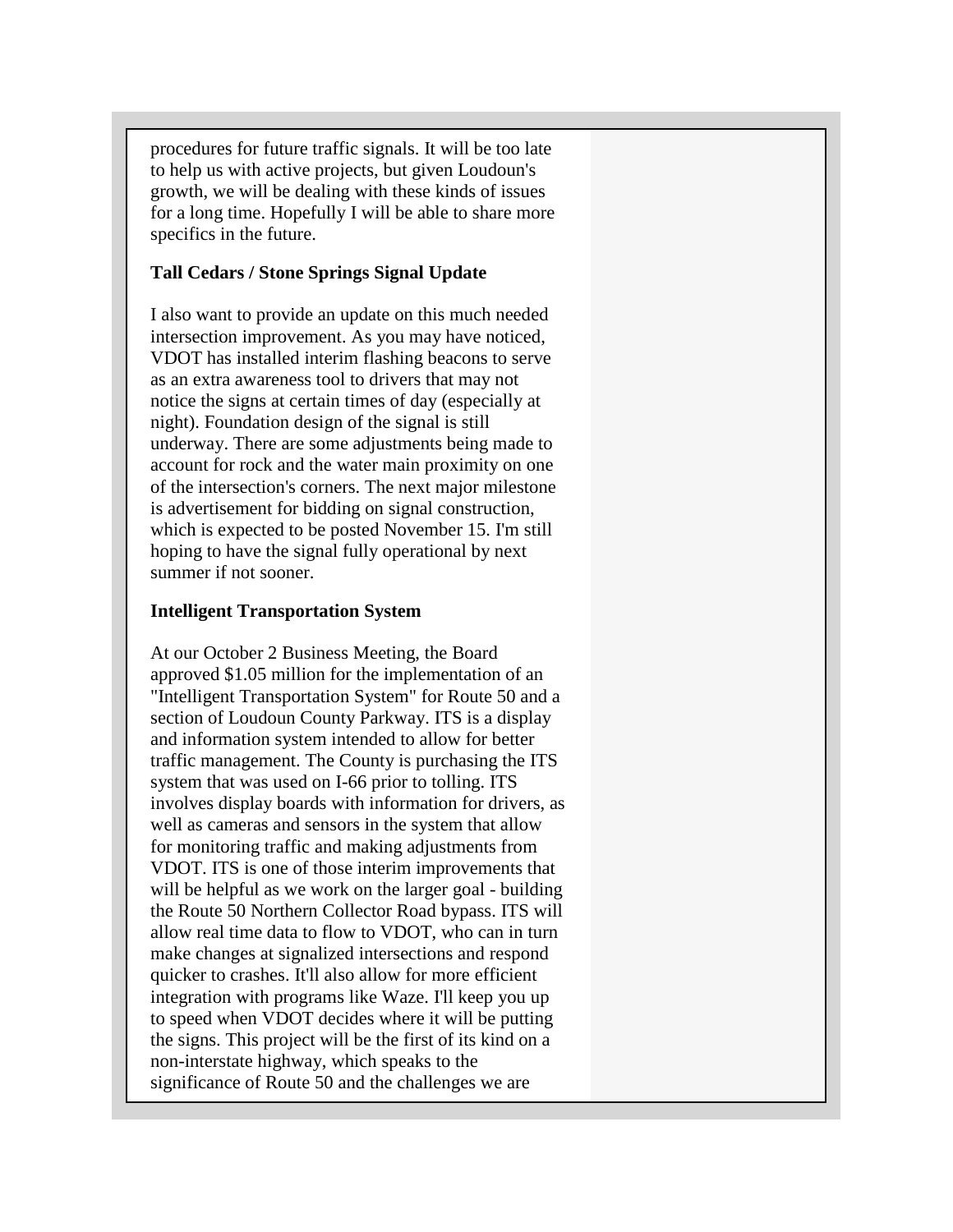<span id="page-8-0"></span>having on traffic there. I realize it won't solve our bigger problems, but I'm pushing for everything I think will help. I'm particularly interested in greater engagement with VDOT on real time traffic management such as signal adjustments.

#### **Cedar Ridge Through Truck Restriction**

At our October 10 Public Hearing, the Board voted unanimously to request that the Commonwealth Transportation Board evaluate restricting or prohibiting through truck traffic on sections of Cedar Ridge Boulevard, Bull Run Post Office Road, and Ticonderoga Road. The exact delineations are as follows: the restriction would apply on Cedar Ridge Boulevard from Gum Spring Road to Bull Run Post Office Road, Bull Run Post Office Road from Cedar Ridge Boulevard to Braddock Road, and Ticonderoga Road from Gum Spring Road to Braddock Road. I sometimes get requests to restrict through truck traffic on certain roads, and VDOT has very specific criteria for where this is appropriate and requirements for the identification of an alternate route. I will make you aware of the outcome of the CTB's deliberations, and any updates that come from VDOT in the meantime.

## **LOUDOUN UPDATES**

#### **Bond Referendums**

On November 5, there will be four bond referendum questions on the ballot related to using a total of \$215 million to fund certain projects. The Board of Supervisors has placed these questions on the ballot with unanimous support. When it comes to bond questions, I say the same thing every year. You are voting solely on the method of financing, not whether or not we should undertake the projects themselves. The Board of Supervisors and School Board have decided the projects are necessary, fit within our capital budget, and will be constructing them sometime in the future. If the bond referendum fails, we would have to consider whether or not to move forward with these items using an alternative financing with higher interest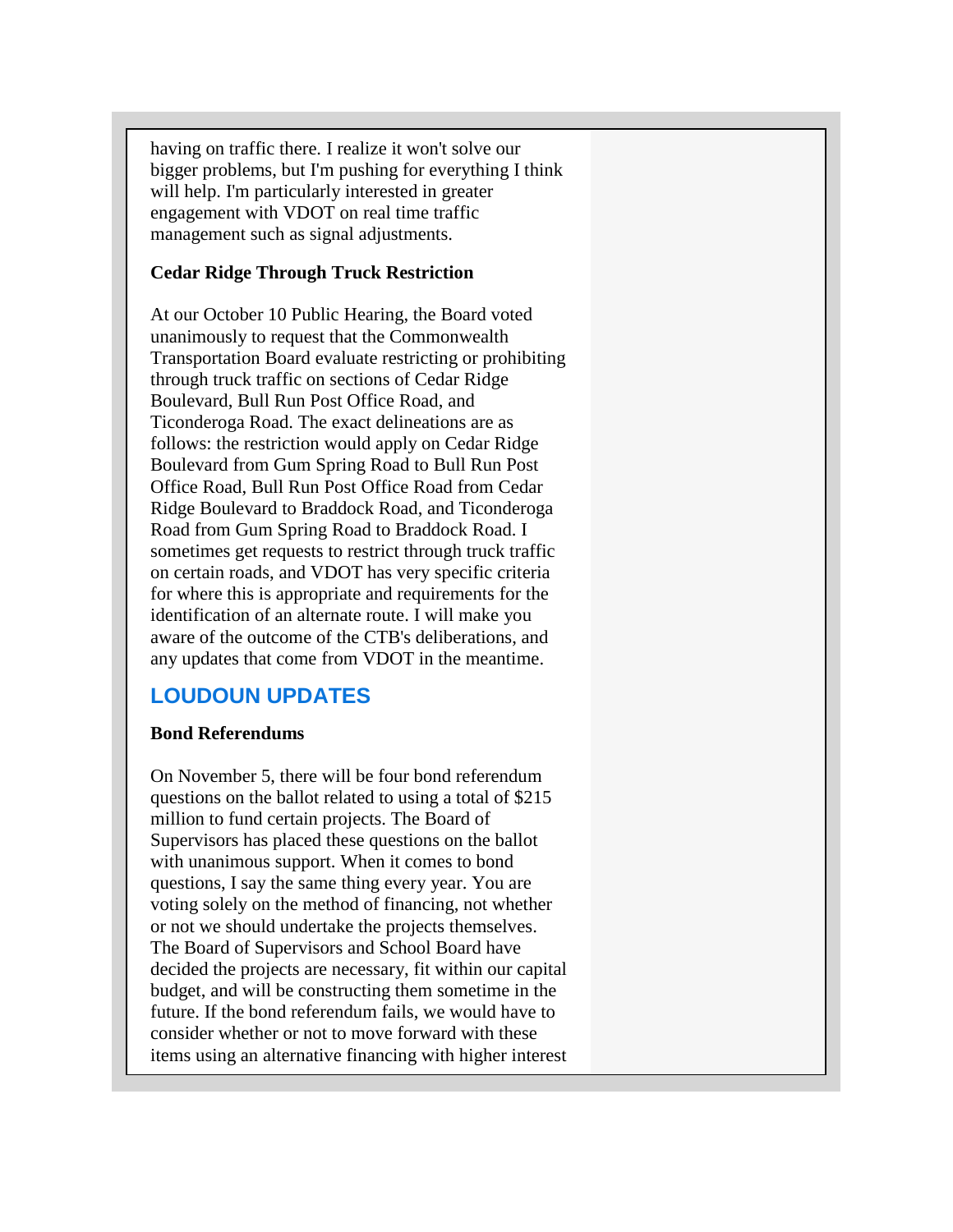rates, costing more money. I strongly encourage you to support the ballot questions.

As it relates to the Dulles District, I want to call specific attention to a few items. The school bond question is related to using funds to build MS-14, the Dulles North Middle School, which will provide relief at both Brambleton Middle School and Stone Hill. The transportation question includes building a roundabout at the Route 50 and Trailhead intersection and funding construction of Westwind Drive. Route 50/Trailhead has been studied for some time and a roundabout has been determined to be the best option. Westwind is a connection between Loudoun County Parkway and Route 606 for which the County has received \$19 million in state funding; the bond will cover the rest.

The other questions don't specifically impact the Dulles District, but they are important projects for our fellow citizens. The Fire & Rescue Recruit Training Center will enable us to meet the needs of our growing department, and the new fire station will be strategically located in an area that needs improved service. On the parks side, the County has been planning these projects for some time, which is also the case for the road projects listed.

Here is the specific language of the four referendum questions:

*Schools*: Shall the County of Loudoun, Virginia contract a debt and issue its general obligation capital improvement bonds in the maximum principal amount of \$93,940,000 to finance, in whole or in part, the costs to design, construct, and equip Middle School Classroom Additions; the costs to design, construct, and equip MS-14 Dulles North Middle School; and the costs of other public school facilities as requested by the Loudoun County School Board?

*Public Safety*: Shall the County of Loudoun, Virginia contract a debt and issue its general obligation capital improvement bonds in the maximum principal amount of \$22,870,000 to finance, in whole or in part, the costs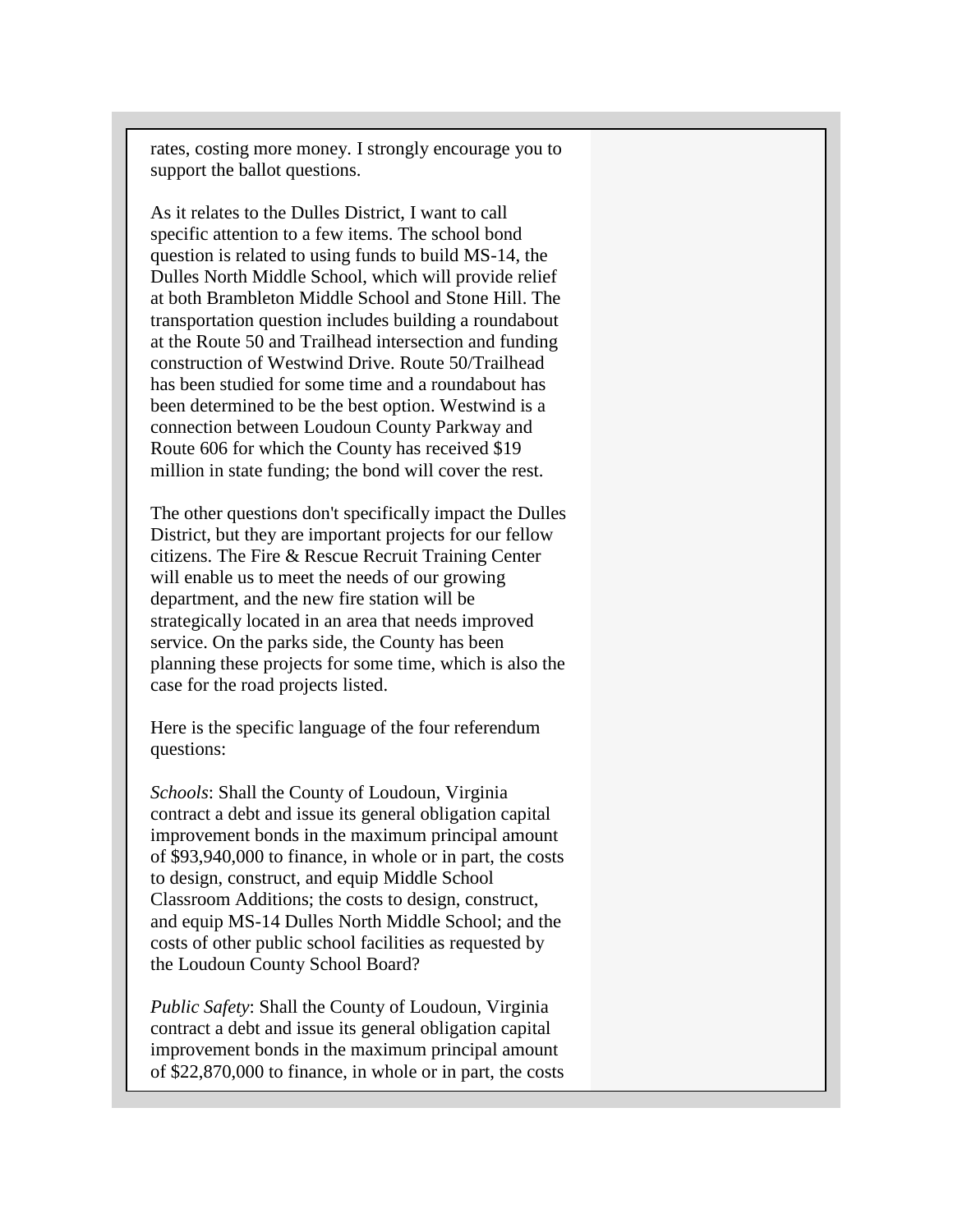<span id="page-10-0"></span>to design, construct, and equip a Fire and Rescue Recruit Training Facility; the costs to design, construct, and equip Leesburg South Fire Station Renovations; and the costs of other public safety facilities approved in the County's Capital Improvement Program?

*Parks and Recreation*: Shall the County of Loudoun, Virginia contract a debt and issue its general obligation capital improvement bonds in the maximum principal amount of \$41,795,000 to finance, in whole or in part, the costs to design, construct, and equip Fields Farm Park; the costs to design, construct, and equip Lovettsville District Park Phase II; the costs to design, construct, and equip Philip A. Bolen Park Phase II; the costs to design, construct, and equip Scott Jenkins Park Phase III; and the costs of other public park, recreational and community center facilities projects approved in the County's Capital Improvement Program?

*Transportation*: Shall the County of Loudoun, Virginia contract a debt and issue its general obligation capital improvement bonds in the maximum principal amount of \$56,885,000 to finance, in whole or in part, the costs to design and construct an interchange at Route 7 and Hillsboro Road; the costs to design and construct a roundabout at Route 50 and Trailhead Boulevard; the costs to design and construct improvements to Westwind Drive; the costs to design and construct a Sterling Boulevard and W&OD Overpass; the costs to design and construct Route 7 Pedestrian Crossings; and the costs of other public road and transportation projects approved in the County's Capital Improvement Program?

## **FY21 Preliminary Budget Guidance / Employee Pay Update**

Each year the Finance/Government Operations and Economic Development Committee (which I chair) and the full Board of Supervisors gives preliminary budget guidance to our County Administrator, Tim Hemstreet. It's hard to believe we are already discussing next year's budget, but it's a long process and it's important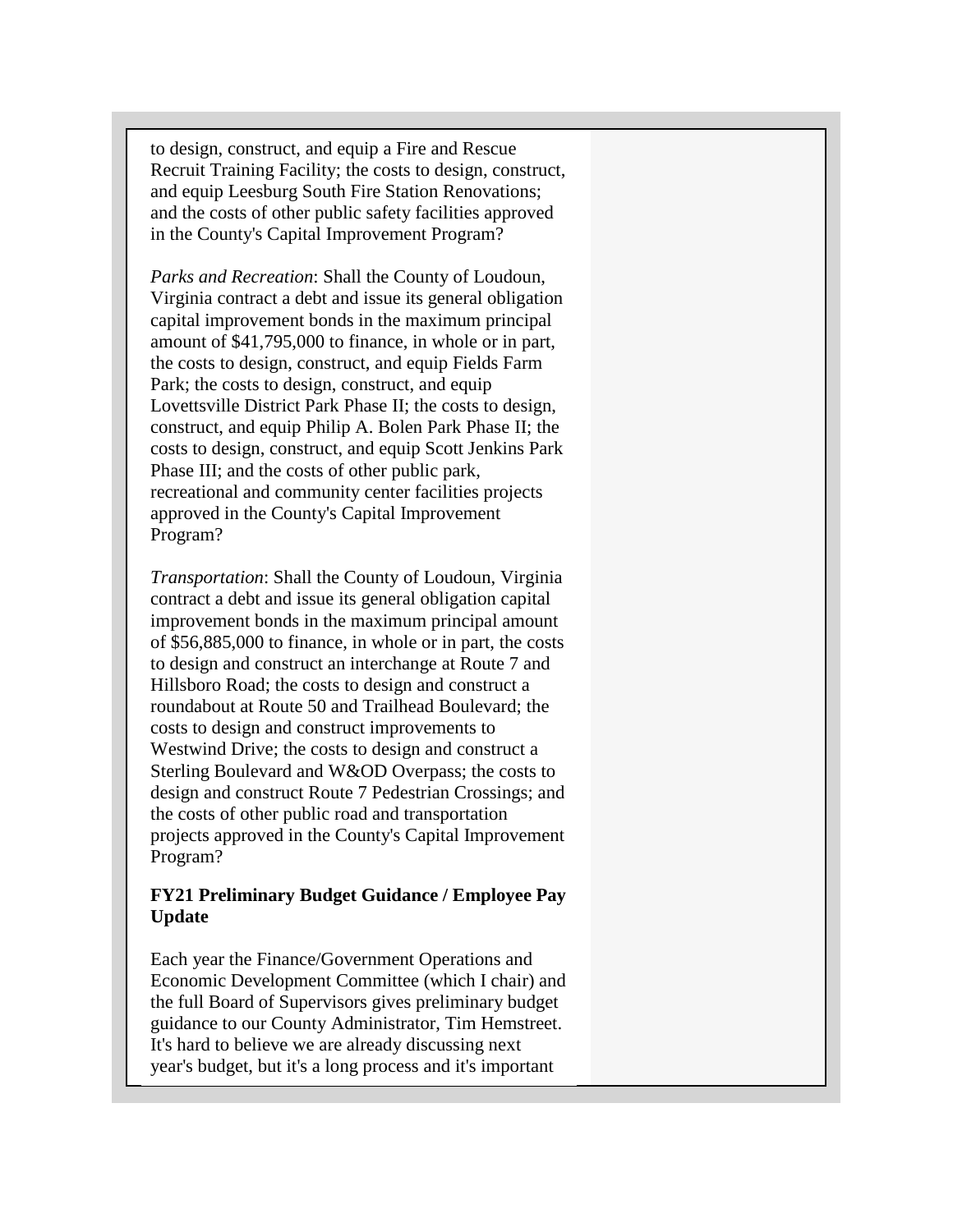to get this preliminary work done before the holidays. It ensures that the Department of Management and Budget will have policy parameters to work with for next year. County staff provided revenue and expenditure estimates for FY21, and that's reflected in the budget guidelines. The Board directed the County Administrator this year to prepare the FY21 Proposed Budget at the equalized real property tax rate (estimated at \$1.02/\$100 of assessed value) and provide options to either increase to the current real property tax rate (\$1.045/\$100 of assessed value) or decrease the rate by two cents below the equalized real property tax rate (\$1.00/\$100 of assessed value). I proposed that approach because it gives the Board flexibility to add or subtract things depending on our exact revenue picture. I'll continue providing updates as the FY21 budget process moves along. The budget guidance parameters will be updated again in January after the new members of the Board of Supervisors take office.

We continue to work on implementing our new Classification and Compensation system for County employees. When we first began work on this we found that employees were paid about 86% of what comparable positions were making in other jurisdictions. With increases provided over the last two budget years, that amount is now closer to 95%. As I have written before in this newsletter, turnover of County staff due to under-compensation was too high in Loudoun. It's a competitive field, especially for highly technical positions, and to attract the best individuals for the job we must pay a wage that reflects or exceeds that paid by surrounding jurisdictions. Employees will be placed in new categories and pay bands will be adjusted to ensure market competitiveness with our peers. This new piece of the puzzle will bring the most systematic and comprehensive advances - including a substantial boost for our first responders. The final report on employee classification and compensation is expected in March. The Finance Committee has been working to ensure that the quality of service from County staff remains high as a result of proper compensation. Being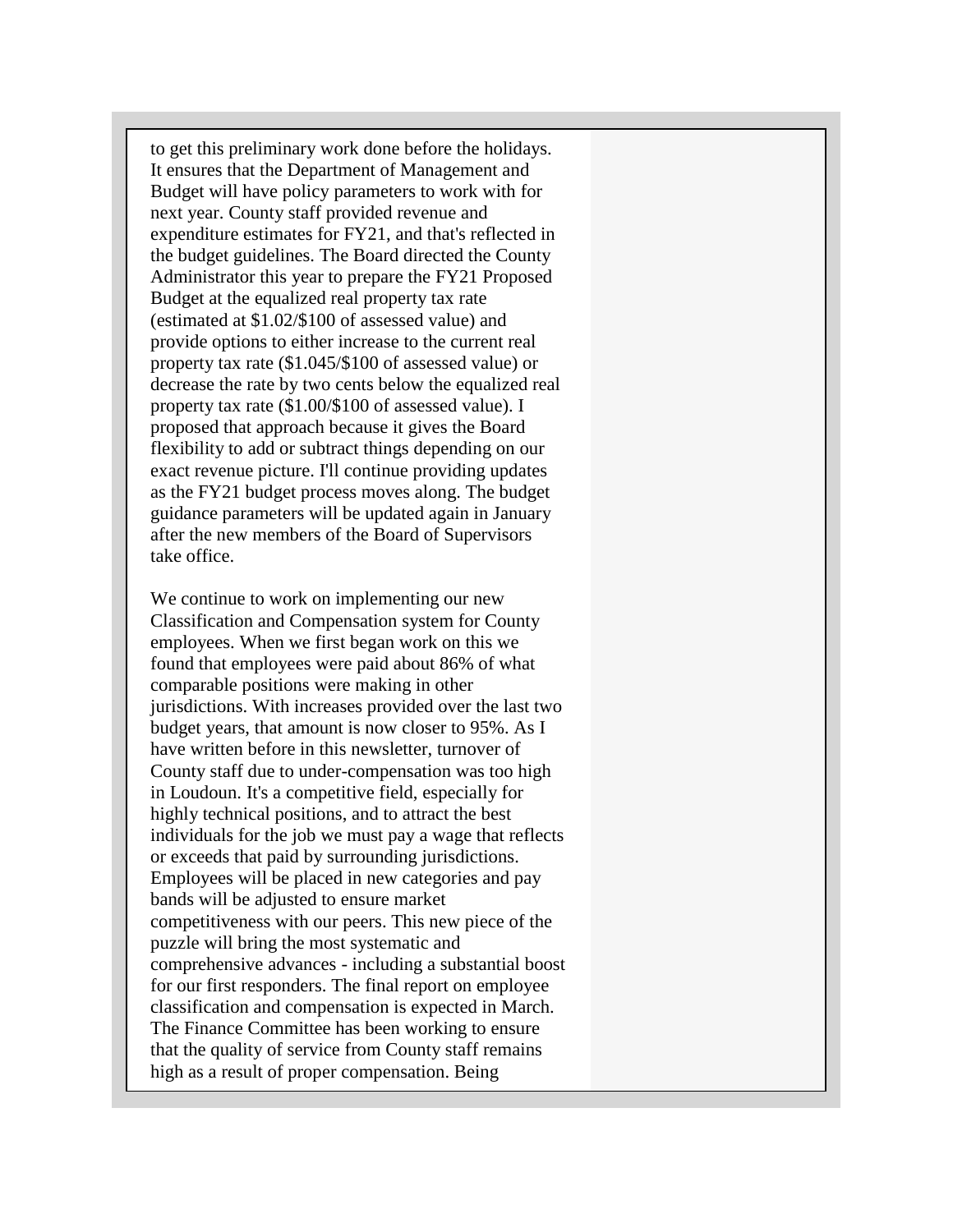<span id="page-12-0"></span>competitive with the jurisdictions around us is an important milestone for Loudoun.

## **ANNOUNCEMENTS**

### **Absentee Voting**

As I mentioned before, an election will be held on November 5th at all normal voting precincts to elect many different state and local positions, including State Senate, Delegate, Board of Supervisors, and many others.

Absentee balloting for the November 5, 2019 General Election has already begun.

Several years ago, I worked to add an in-person absentee location close to us locally:

- Dulles South Recreation & Community Center, 24950 Riding Center Drive, South Riding
- Cascades Senior Center, 21060 Whitfield Place, Sterling
	- o Wednesday, October 30-Friday, November 1, 2019, 4:00-8:00 PM
	- o Saturday, November 2, 9:00 AM-5:00 PM
- Loudoun County Office of Elections and Voter Registration, 750 Miller Drive SE, Suite C in Leesburg
	- o Wednesday, October 30-Friday, November 1, 2019, 8:30 AM-8:00 PM,
	- o Saturday, November 2, 2019, 8:30 AM-5:00 PM

More information about the upcoming election, including sample ballots, may be found at [loudoun.gov/NovemberElection.](https://urldefense.proofpoint.com/v2/url?u=http-3A__r20.rs6.net_tn.jsp-3Ff-3D001trdTeXi3tgNCEuMJXY4KHBFckoY9gUv63X7w7Vkbly-5F7APYrNbuD4QFPns9Uvqeu2Ti0iVnIBjT-5FffWKdPxLDirc8yyLPd-5FwqS1bVBxmnPiMSKCET9vc8kRYedJemZX13bqqNjciTyzZW6kEF75RTCXkjzJItZwUSTR0eKHsMysU-2DWCfaSrv9T1vK4mtRAly-26c-3DtGC5TTzuqQFudppf2t2OLECIc6Wvq5bawsLCzvQQ7yVOVWg6V-2DAanw-3D-3D-26ch-3D9y8yTR1aaR6HNA3G9vz3UVTTEOqOTu4o3ydItxUGfP4u73D27IXfDA-3D-3D&d=DwMFaQ&c=S4vs0LCp2JGKvqxyKfsbIA&r=fIsmPW5fF9TWnvy18GZCPI1vof9Xco1xiSHMKnqDKZw&m=8d6nZeP6MUZzBgb8F89twFpjdKGhcp28j0ubW9mW0AM&s=0i6NXXxg5RJEGeqWQjl6BPYfQi7cRGHGZsVqADrPvQw&e=)

## **2020 Census Jobs Recruitment Sessions**

The Loudoun Workforce Resource Center is hosting a series of information sessions with the U.S. Census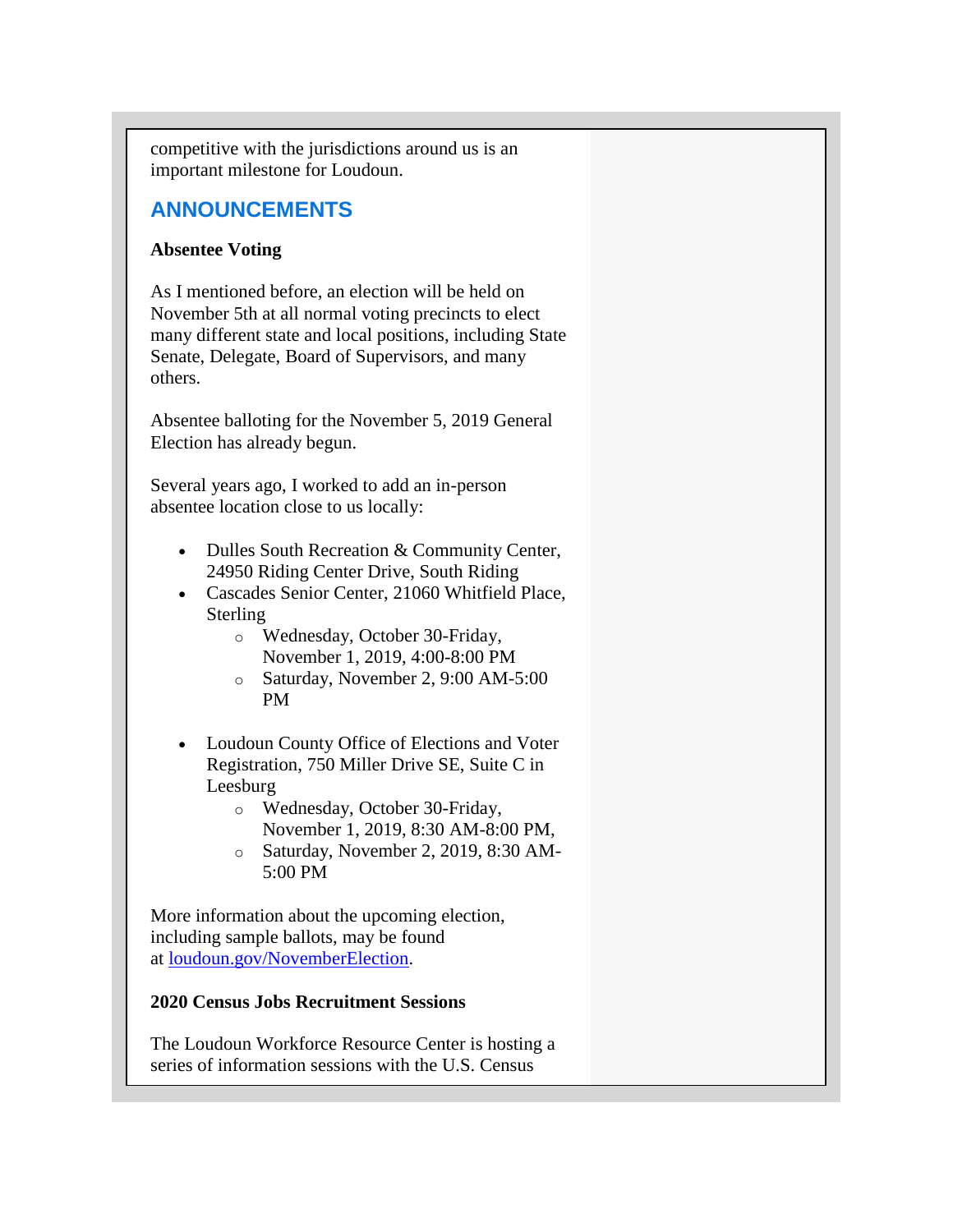Bureau in November to recruit for and fill U.S. census enumerator positions.

Hundreds of U.S. census enumerator positions are needed in local Loudoun neighborhoods from early spring through the summer of 2020. These positions will be part-time and flexible and have a starting pay of \$25 per hour. Paid training for U.S. census enumerators is also provided.

Attend one of the information sessions at the Loudoun Workforce Resource Center throughout October to meet with U.S. Census Bureau staff and get employment application assistance. Multiple sessions will be offered on each of the following days: November 1, 5, and 16, 2019. Each session will last from 45 minutes to an hour and 15 minutes. [Click](https://urldefense.proofpoint.com/v2/url?u=http-3A__r20.rs6.net_tn.jsp-3Ff-3D001trdTeXi3tgNCEuMJXY4KHBFckoY9gUv63X7w7Vkbly-5F7APYrNbuD4VCz8MXogq1iZQGV2VeSCLpVetSy5dmUv6buks3yWnYug-2DZHN09vMrq7eEZWsUy9Lql8NIIeE6E5xv7R8GnpMtCW1N3TrurfEz9ORpEBy5lwy7qOZyg3kcFLVEej-2DbC2wiLLKMF7N-2Der-26c-3DtGC5TTzuqQFudppf2t2OLECIc6Wvq5bawsLCzvQQ7yVOVWg6V-2DAanw-3D-3D-26ch-3D9y8yTR1aaR6HNA3G9vz3UVTTEOqOTu4o3ydItxUGfP4u73D27IXfDA-3D-3D&d=DwMFaQ&c=S4vs0LCp2JGKvqxyKfsbIA&r=fIsmPW5fF9TWnvy18GZCPI1vof9Xco1xiSHMKnqDKZw&m=8d6nZeP6MUZzBgb8F89twFpjdKGhcp28j0ubW9mW0AM&s=al5bXe7tcoM9JxEH1Isetzr1hJs8B803IegrJieNcy4&e=) to register for a session.

The Loudoun Workforce Resource Center is located in the Shenandoah Building at 102 Heritage Way NE in Leesburg. For more information, contact the center at 703-777-0150 or go [here.](https://urldefense.proofpoint.com/v2/url?u=http-3A__r20.rs6.net_tn.jsp-3Ff-3D001trdTeXi3tgNCEuMJXY4KHBFckoY9gUv63X7w7Vkbly-5F7APYrNbuD4VCz8MXogq1iZQGV2VeSCLpVetSy5dmUv6buks3yWnYug-2DZHN09vMrq7eEZWsUy9Lql8NIIeE6E5xv7R8GnpMtCW1N3TrurfEz9ORpEBy5lwy7qOZyg3kcFLVEej-2DbC2wiLLKMF7N-2Der-26c-3DtGC5TTzuqQFudppf2t2OLECIc6Wvq5bawsLCzvQQ7yVOVWg6V-2DAanw-3D-3D-26ch-3D9y8yTR1aaR6HNA3G9vz3UVTTEOqOTu4o3ydItxUGfP4u73D27IXfDA-3D-3D&d=DwMFaQ&c=S4vs0LCp2JGKvqxyKfsbIA&r=fIsmPW5fF9TWnvy18GZCPI1vof9Xco1xiSHMKnqDKZw&m=8d6nZeP6MUZzBgb8F89twFpjdKGhcp28j0ubW9mW0AM&s=al5bXe7tcoM9JxEH1Isetzr1hJs8B803IegrJieNcy4&e=)

#### **Inova Loudoun Blood Pressure Screenings**

Inova Loudoun Hospital Mobile Health Services will provide blood pressure screenings at the Dulles South Multipurpose Center (24950 Riding Center Drive in South Riding) on Tuesday, November 5 from 9 AM to noon. For more information, visit Inova's [website.](https://urldefense.proofpoint.com/v2/url?u=http-3A__r20.rs6.net_tn.jsp-3Ff-3D001trdTeXi3tgNCEuMJXY4KHBFckoY9gUv63X7w7Vkbly-5F7APYrNbuD4VCz8MXogq1iWzXvPB078An8JuqdEUaU3RiABBxnWF8HhVrK7TDZsGaZKiQGCdCS5EGteHsuYxOnUpPhelIooxqPzO4x8lnidT6aALy5lizTMF8KRL3dQtMjEA0TUUqApP5nOWpoMTFkC-2DJ4vya8sOKzvIQJo1ueiE1uKlGBuabB6jfm-2DCTRJOX5bpemaqrqLyyfBDxYMSDSyhQM23DEeehcDZXrJt4M5A-3D-3D-26c-3DtGC5TTzuqQFudppf2t2OLECIc6Wvq5bawsLCzvQQ7yVOVWg6V-2DAanw-3D-3D-26ch-3D9y8yTR1aaR6HNA3G9vz3UVTTEOqOTu4o3ydItxUGfP4u73D27IXfDA-3D-3D&d=DwMFaQ&c=S4vs0LCp2JGKvqxyKfsbIA&r=fIsmPW5fF9TWnvy18GZCPI1vof9Xco1xiSHMKnqDKZw&m=8d6nZeP6MUZzBgb8F89twFpjdKGhcp28j0ubW9mW0AM&s=AkY8rlm7tJW_PrsSXHvsAr6VQbnwhjF07kPznz9LzGg&e=)

#### **Lunsford Middle School Veterans Day Program**

Drew Sansonetti, a teacher at Lunsford Middle School, is working with students to develop a Veterans Day program for later this year. To thank veterans for their service and sacrifice, the school's leadership is inviting veterans to Lunsford to talk to students about their military service. The veterans will also serve as judges in a patriotic poster competition that the students put on. The event will run from 8:40 - 10 AM on Veterans Day, which is Monday, November 11 this year. Lunsford is looking for 105 veterans or current Armed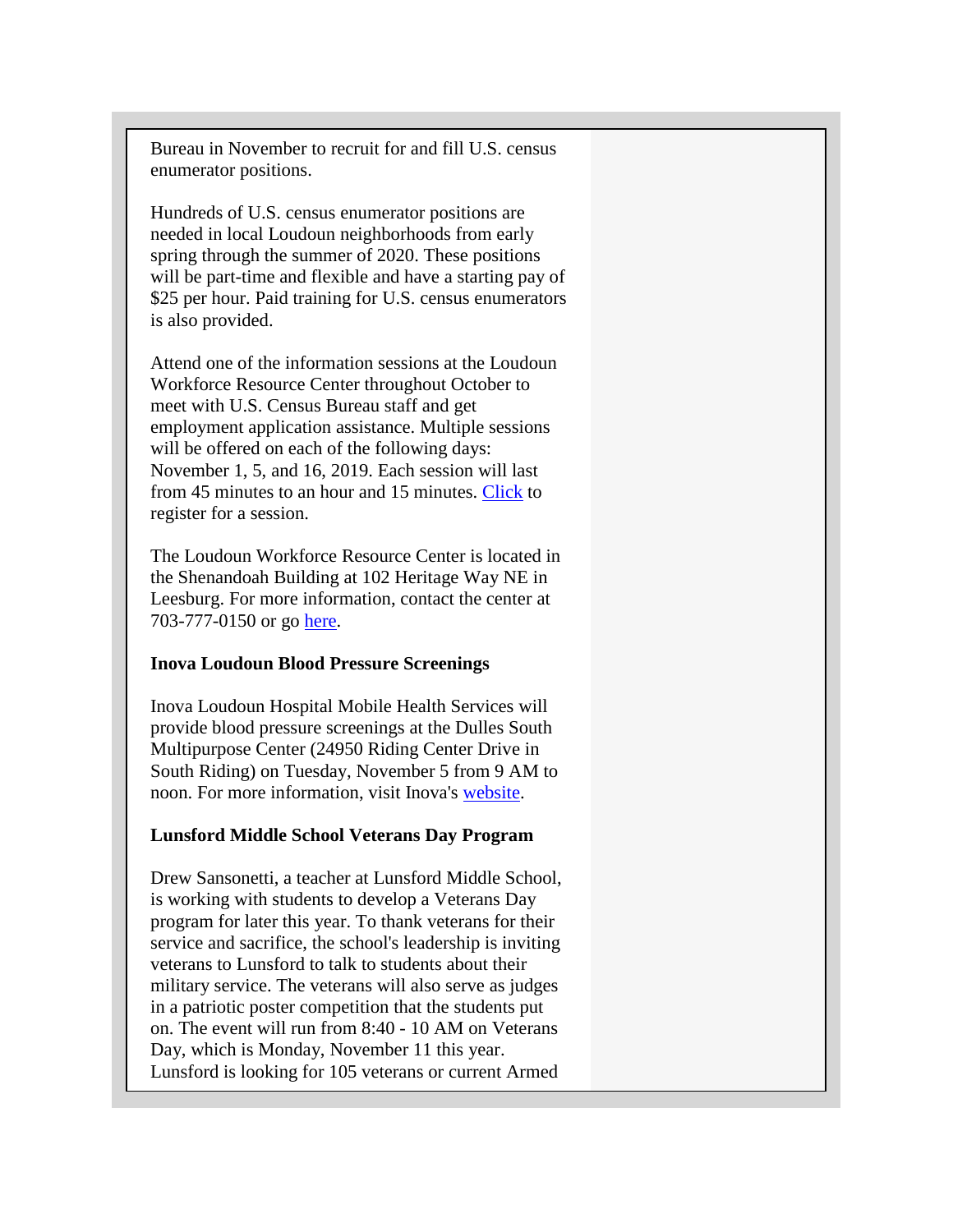Forces members to attend the event. For more information, please reach out to Mr. Sansonetti directly at [drew.sansonetti@lcps.org](mailto:drew.sansonetti@lcps.org) or 412-480-9929.

### **Loudoun Nonprofit Grant Funding Application**

Loudoun County's grant application process for human service nonprofit organizations kicks off Wednesday, November 13, 2019, with the posting of the FY21 Human Service Nonprofit Grant Application at [loudoun.gov/NonProfitGrants.](https://urldefense.proofpoint.com/v2/url?u=http-3A__r20.rs6.net_tn.jsp-3Ff-3D001trdTeXi3tgNCEuMJXY4KHBFckoY9gUv63X7w7Vkbly-5F7APYrNbuD4VCz8MXogq1iMBedWEYSxYqBwAaPgOAG2d4BtaMjKCvMKwiBacaT7tMl-5Fwkg-2Dh-2DkM0ArL7CqVNZFVndOGgR7pkyl2TOvd7p92CYI-2Dro-5Fu-2D0n1UTPxWklwHaGNpkq-2D9z6xjauj29R1Whq-26c-3DtGC5TTzuqQFudppf2t2OLECIc6Wvq5bawsLCzvQQ7yVOVWg6V-2DAanw-3D-3D-26ch-3D9y8yTR1aaR6HNA3G9vz3UVTTEOqOTu4o3ydItxUGfP4u73D27IXfDA-3D-3D&d=DwMFaQ&c=S4vs0LCp2JGKvqxyKfsbIA&r=fIsmPW5fF9TWnvy18GZCPI1vof9Xco1xiSHMKnqDKZw&m=8d6nZeP6MUZzBgb8F89twFpjdKGhcp28j0ubW9mW0AM&s=ZGqLwYefCzwKWWqZ_rvqbJVU-4mPHFOwOdXHNHf8B6c&e=) Tax-exempt, private, nonprofit  $501(c)(3)$  organizations that provide human services to Loudoun County residents in the areas of need identified and approved by the Board of Supervisors for FY21 are eligible to apply for grants. The areas of need are:

- Prevention and Self-Sufficiency
- Crisis Intervention and Diversion
- Long-Term Support
- Improved Quality of Human Services

Prospective applicants are encouraged to attend one of two separate workshops about the application process scheduled for Friday, November 15, 2019, at Cascades Library and Rust Library. Details about the workshops and more information about the grant program may be found at [loudoun.gov/NonProfitGrants.](https://urldefense.proofpoint.com/v2/url?u=http-3A__r20.rs6.net_tn.jsp-3Ff-3D001trdTeXi3tgNCEuMJXY4KHBFckoY9gUv63X7w7Vkbly-5F7APYrNbuD4VCz8MXogq1iMBedWEYSxYqBwAaPgOAG2d4BtaMjKCvMKwiBacaT7tMl-5Fwkg-2Dh-2DkM0ArL7CqVNZFVndOGgR7pkyl2TOvd7p92CYI-2Dro-5Fu-2D0n1UTPxWklwHaGNpkq-2D9z6xjauj29R1Whq-26c-3DtGC5TTzuqQFudppf2t2OLECIc6Wvq5bawsLCzvQQ7yVOVWg6V-2DAanw-3D-3D-26ch-3D9y8yTR1aaR6HNA3G9vz3UVTTEOqOTu4o3ydItxUGfP4u73D27IXfDA-3D-3D&d=DwMFaQ&c=S4vs0LCp2JGKvqxyKfsbIA&r=fIsmPW5fF9TWnvy18GZCPI1vof9Xco1xiSHMKnqDKZw&m=8d6nZeP6MUZzBgb8F89twFpjdKGhcp28j0ubW9mW0AM&s=ZGqLwYefCzwKWWqZ_rvqbJVU-4mPHFOwOdXHNHf8B6c&e=)

## **Friends of the Gum Spring Library Fall Social**

Join Friends of The Gum Spring Library (FROGS) for an evening of fun featuring live music, savory bites, local beer and a silent auction on Saturday, November 16 at 7:00 p.m. Tickets are \$25 and proceeds benefit Gum Spring Library. For more information and to purchase tickets,

visit [www.friendsofthegumspringlibrary.org.](https://urldefense.proofpoint.com/v2/url?u=http-3A__r20.rs6.net_tn.jsp-3Ff-3D001trdTeXi3tgNCEuMJXY4KHBFckoY9gUv63X7w7Vkbly-5F7APYrNbuD4QFPns9UvqeuXpqD71Xjmh8OqP81H17URMVNGk52sFndPus3kDrP0y5oYGULWYcZMVsXaKHLTQMpPdX6bRkwwlfx-2Dxpe4JCyRibT6PYWfMZCRSXs9l5MhkKf-2DrvQ98WSpwaA-5FnM4IyUP-26c-3DtGC5TTzuqQFudppf2t2OLECIc6Wvq5bawsLCzvQQ7yVOVWg6V-2DAanw-3D-3D-26ch-3D9y8yTR1aaR6HNA3G9vz3UVTTEOqOTu4o3ydItxUGfP4u73D27IXfDA-3D-3D&d=DwMFaQ&c=S4vs0LCp2JGKvqxyKfsbIA&r=fIsmPW5fF9TWnvy18GZCPI1vof9Xco1xiSHMKnqDKZw&m=8d6nZeP6MUZzBgb8F89twFpjdKGhcp28j0ubW9mW0AM&s=sa69OZYsSV_mgYQ5oGue8n5yPJJXu3haKXa-iRIg0UE&e=)

### **Dulles South Food Pantry**

The Dulles South Food Pantry provides food assistance up to twice a month to any person who resides in the school attendance zones for Freedom High School,